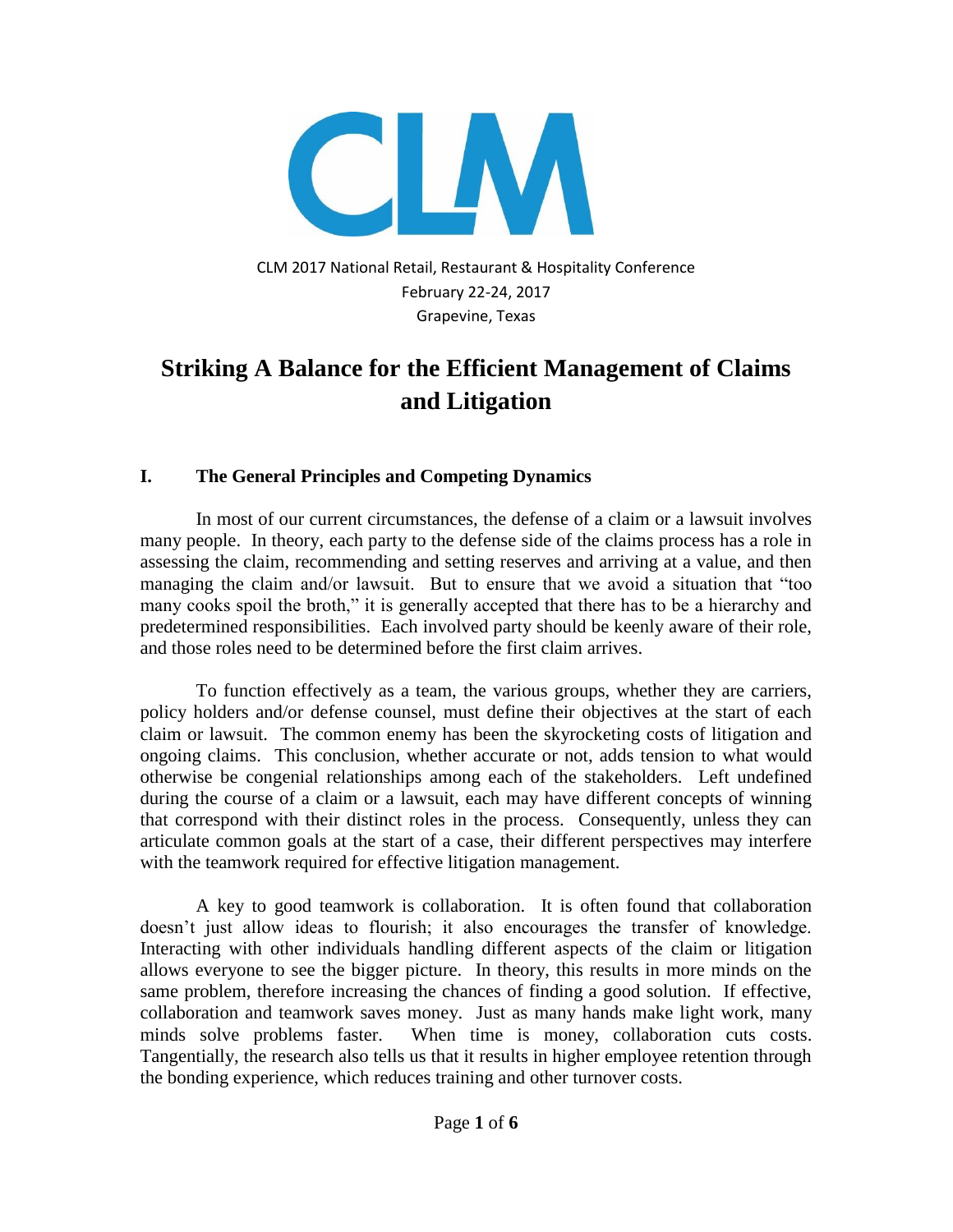It is arguable that the dedicated claim team (including the outside panel counsel who defends the litigation when the claim becomes a lawsuit), delivers the best claim results from its teamwork. This is especially so when the goal of risk management is not to see how many claims each adjuster can handle, but to achieve better results more economically.

Contrast the team approach with the single adjuster who carries the claim from cradle to grave with the assistance of his supervisor and/or claims manager and their outside counsel. The relationship of trust allows candid and frank communication as they bring their expertise and experience to the efficient management of the claim and lawsuit. The reality is that many minds will still influence the efficient handling of the claim and lawsuit even though the adjuster and his outside counsel may not have the assistance from an Early Case Assessment Resolution Expert or a Medicare Compliance Professional, or even a third party to audit outside counsel's bills. The team approach still applies but the team is smaller. It is arguable that in this circumstance, having more people come in contact with the claim may hinder the frank and candid communication that is required for the economic and efficient handling of the claim.

#### **II. The Journey from the General Adjuster to the Inside Adjuster: Claims Handling from a Call Center**

The past 20 years has seen the claims handling process undergo a revolution of more and more specialization. With the goal of enhancing litigation management, claims offices have divided up their adjusters into specialized teams that focus merely on one type of claim. The goal behind this development was to foster consistency in claim handling. Further, the drive towards the timely resolution of claims has resulted in increased supervision with managers taking on an active role in ensuring that goals and deadlines are met.

In fact, Triage Units are now common in claims departments resulting in a claim already being evaluated before it hits a claims adjuster's desk. Often times the triage evaluation determines the strength of the coverage position, the appropriate handling unit and the dedication of the appropriate resources. Additionally, the Triage Unit identifies the claims that may be suitable for early settlement, and at the other end of the spectrum, claims that may be likely candidates for trial. The philosophy is that the early identification of claims as settlement candidates provides for timely resolution, cost savings and appropriate expense allocation.

With the rise of the specialization of the claims process, the "general" adjuster has become rarer. There is a clear trend in the claims business for the increase in the role of "inside adjusting." Inside adjusting is when an adjuster handles a claim remotely, typically from a call center with other inside adjusters, rather than visiting with the claimant to physically inspect the loss. As a result, the communication takes place by telephone and other technology. It appears that carriers believe that inside adjusting will even cover major catastrophe response as it will be adjusted remotely, *supported by field adjusting and technology. The clear trend in the industry is that field adjusting will be*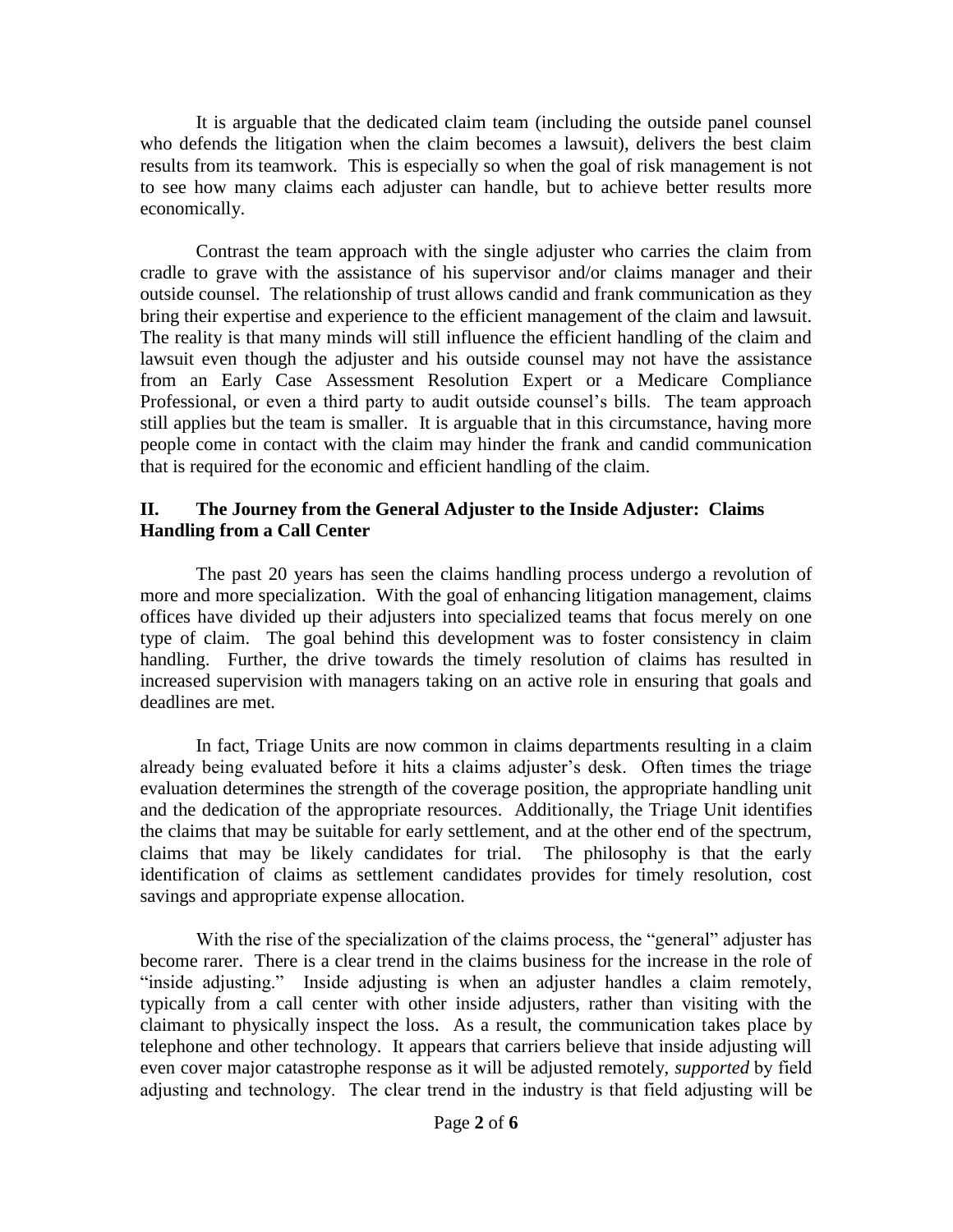less often handled by a general adjuster with full claim closing authority. Rather, the parts of the claim that must be inspected physically will be assigned to an In Field Specialist whose job it is to transfer their findings to the inside adjusting team handling *the claim as a whole.* 

This is the team approach at work again. With adjusters all working in a call *center together, they can operate as a unified team to handle a claim, instead of one person handling the entire process start to finish. Multiple adjusters often touch a single claim, or a specific part of the claim, before it is paid out. Essentially, the claim now*  moves through an almost assembly line-like process. It has a less personal feel, but the *idea is that it creates a more streamlined, efficient and scalable system.* 

*In fact, it is cost efficiencies that likely first explained the creation and existence of Third Party Claim Administrators, typically abbreviated as a "TPA." Many insurers, re-insurers, self-insured firms, organizations, or government or entities of some type elect to contract the handling of claims to an outside party. Outsourcing certain tasks has been commonplace for many years in some industries. However, the insurance industry,* which tends to be somewhat conservative by nature, was for much of its history behind *this curve on this issue to some extent. The outsourcing of claims has become much more prominent over the past 20 years and consequently, so has the growth of TPAs.* 

*The theory and the reality has been that a TPA can bring to the table specialized skills and expert services, not to mention lower overhead costs, which can contribute to various benefits for the outsourcing self insured entity. These can include increased efficiencies, reduced operating expenses, and in many cases improved customer service. All of these factors can obviously help the insurer, re-insurer, or self-insured be more competitive. With greater competition, drastically reduced investment incomes, and various other market factors affecting profitability, more organizations are coming to recognize the potential benefits of outsourcing, and this increasingly includes the claim process.* 

#### **III. The Early Case Assessment Team and Even Separate Settlement Counsel**

A recent innovation in the effective management and handling of claims is the introduction of the Early Case Assessment Team that dedicates its time and resources to settling the claim or lawsuit before litigation costs escalate. Typically, this involves the claim and/or lawsuit being transferred to a different adjuster and/or team that is dedicated to this task. Do new hands touching this file, even with specialized training, increase the chances of resolution, or dilute the efforts already undertaken? Do the "fresh eyes" of additional claims professionals result in determining the true "settlement" value of claims?

Effective litigation management programs include strategies for managing disputes that reduce legal expenses without compromising the outcome. The overall strategy value is a partnership between a lawyer and the client to meet the client's business objectives in tandem with obtaining a favorable resolution. The theory behind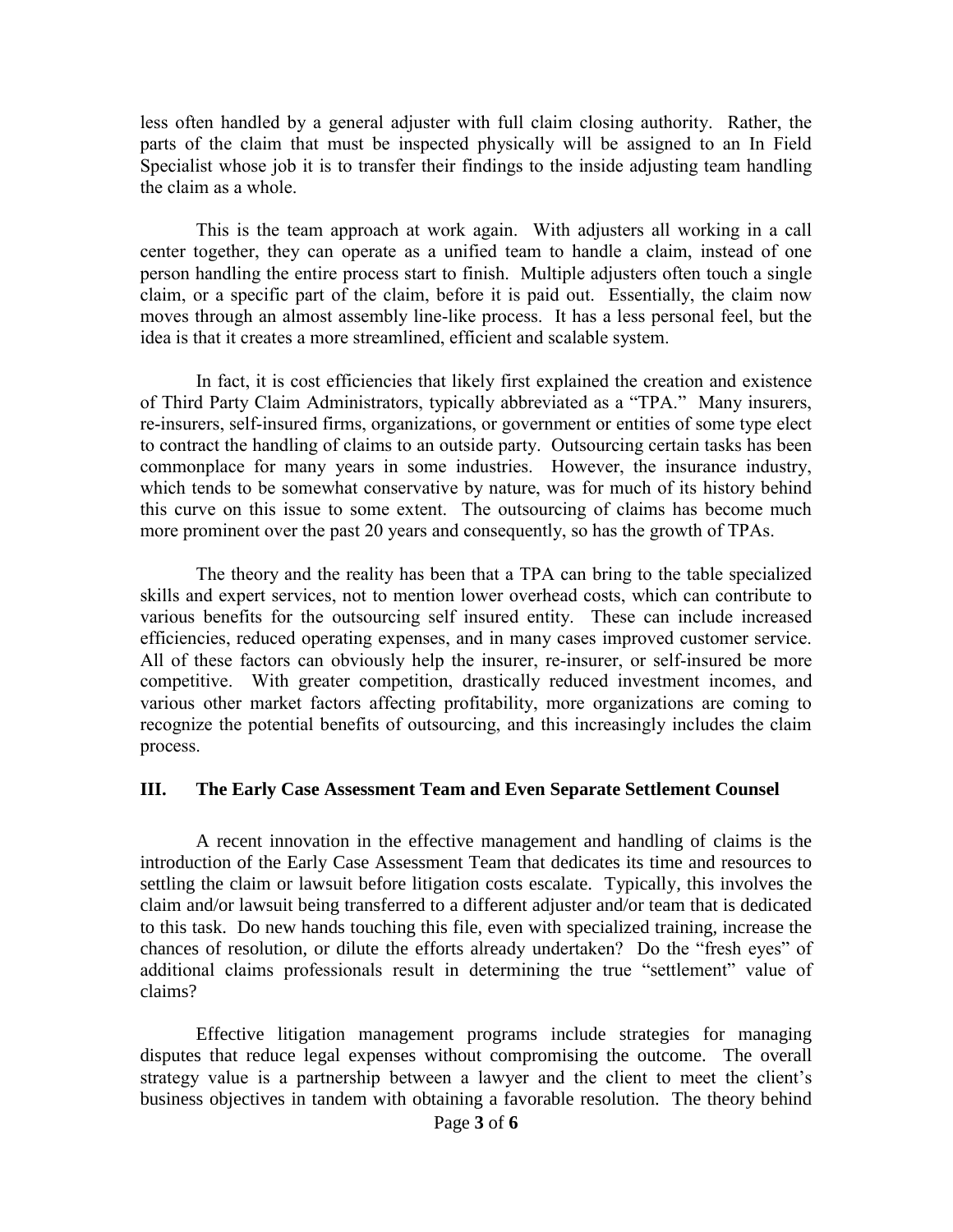Early Case Assessment is that the claims people and the lawyers will know 80% of what they will need to ever know to resolve the claim or lawsuit within 60 days. While the amount of time ECAs take might vary, the ultimate goal of an Early Case Assessment, an understanding of the case and a strategy consistent with that understanding, remains the same. However, the emphasis is always on trying to resolve cases quickly because it will involve less cost. The mantra behind Early Case Assessment programs is to avoid "all the major work" on a case if possible. The workable definition of an Early Case Assessment program is a disciplined, proactive case management approach designed to assemble, within 60 days, enough of the facts, law and other information relevant to a dispute to evaluate the matter, to develop a litigation strategy, and formulate a settlement plan if appropriate.

Not only are there dedicated claims units to handle Early Case Assessments, there is even a move to retain "settlement counsel" to assist in this process. The settlement counsel is different from the attorney who will be retained to defend the litigation and try the case if the matter cannot be settled early. The separate settlement counsel can be seen as a development out of the Collaborative Law movement. From the beginnings in the Minnesota Family Courts in the early 1990s, Collaborative Law has grown swiftly throughout the United States with some of its principals being incorporated into claims and litigation management with the use of separate settlement counsel. An essential Collaborative Law element has come to be the disqualification provision or "Participation Agreement" where the lawyers for both sides agree in writing to work toward a negotiated resolution and, if the case proceeds to court, the clients must engage other counsel. In theory, this non-adversarial approach promotes resolution that is fundamentally different from the traditional negotiation occurring in the context of a lawsuit. The principles of Collaborative Law have evolved into many different offshoots, but each technique seeks the same end: a negotiated resolution by eliminating or reducing adversarial bargaining as much as possible. The theory behind using separate settlement counsel, is that they will focus their experience upon the single goal of settlement rather than discussing the issues in the context of impending discovery or other litigation strategies.

#### **IV. Medicare Compliance and Resolution Specialists**

All parties involved in Claims and Litigation where a Medicare Beneficiary is seeking damages for bodily injuries are statutorily obligated to protect Medicare's interests. With the threat from the Government to file enforcement lawsuits against the "responsible party", we have seen the development of specialized entities that contract with our clients to ensure that the claim and litigation settlements are complying with the relevant federal statutes.

There is no doubt that these organizations provide an extremely valuable service to our industry, especially when they provide on a scale that can satisfy the needs to large claim and lawsuit inventories, however, can't a general adjuster with specialized training in these specific areas provide the same expertise to their organizations so that it is not necessary to contract with these outside vendors? Is this one area where a similar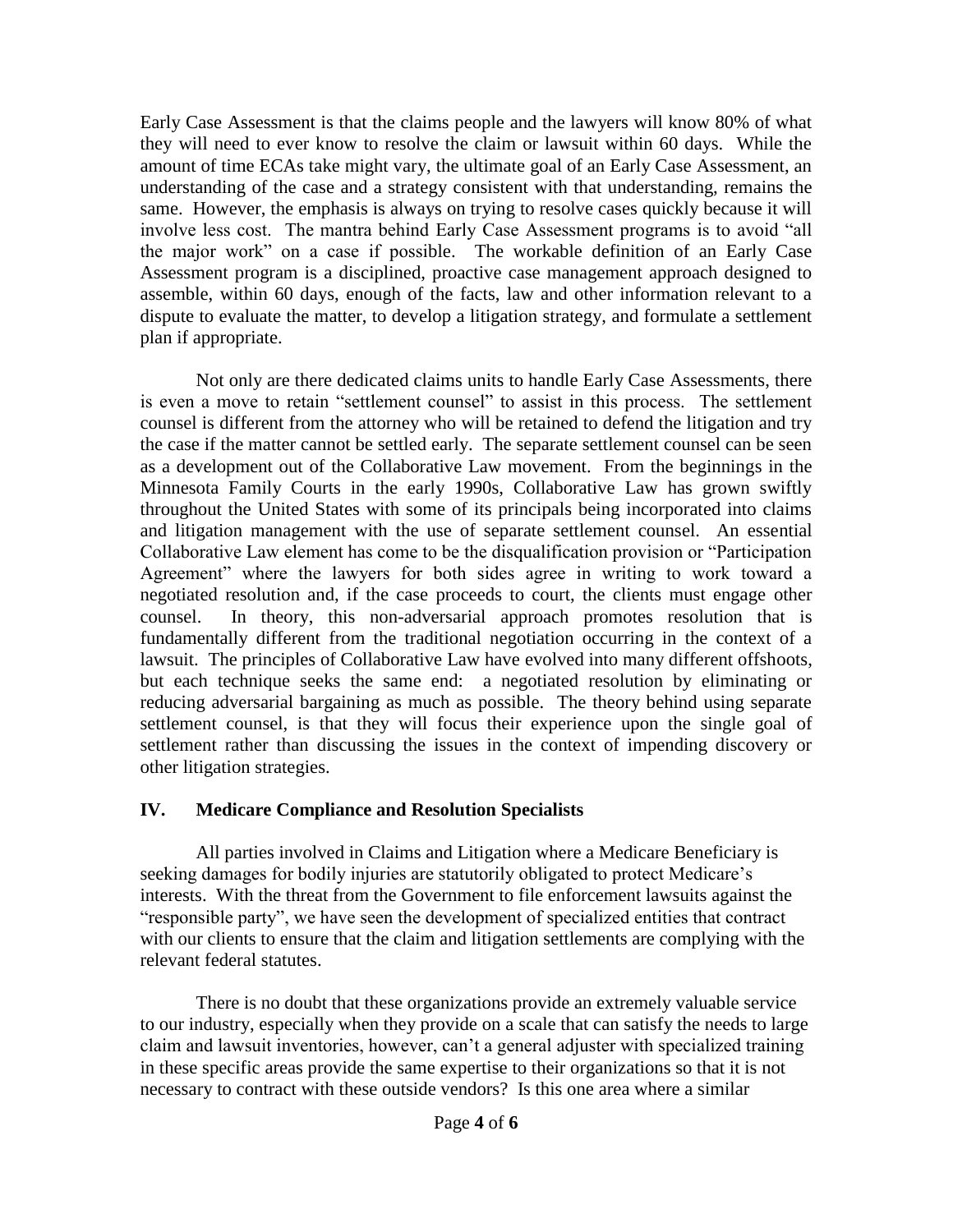financial investment in training can allow a Claims organization to manage and mitigate these risks internally.

## **V. Third Party Attorney Bill Review**

In most circumstances, the claims specialists managing a claim and/or lawsuit no longer have to spend time reviewing the invoices from their retained outside counsel. Whereas reviewing outside counsel's legal bills is an important part of the efficient management of claims and litigation, the conclusion that has been reached is that the claims specialist should not be doing that task. The theory is that an effective legal bill review strategy to manage the high cost of outside counsel spend requires a more dedicated and focused approach. Many self-insureds and third party administrators have neither the time nor the resources needed to do anything beyond basic management of their legal bills. Even with legal e-billing solutions, inconsistent use of the system and competing priorities on the claim specialist's time often drops bill review to the bottom of the to do list, marginalizing any cost savings. The solution to this problem is outsourcing this traditional task of the claims specialist to third party entities.

Although the cost efficiencies of using a third-party legal bill review vendor may be obvious, there is a strong school of thought that it detracts from creating a close working relationship between outside counsel and the claims specialist. Although they can be difficult conversations to have, the call from outside counsel to the claims specialist to ask why there were deductions made on the last bill, can lead to a much better understanding about the efficient handling of the litigation and the philosophical approach of the Claims organization in general. Is this one circumstance where the right balance might be not retaining the outside vendor whose sole focus is reviewing panel counsel's invoices.

A counter-point argument to this position is that perhaps outside counsel is willing to have its bills audited by an outside vendor if it is guaranteed payment within 60 days of submitting its invoice. There is little doubt that claims specialists enjoy not having to review panel counsel's invoices.

## **VI. 60 Day Pre-Trial Phone Conference with Head Office**

It is common-place to have a phone conference in the 30 to 60 period prior to starting trial to discuss the case not just with the claims specialist handling the matter, but also with several other people within the Claims organization that the claims specialist reports to, as well as a representative from Head Office. How many fresh pair of eyes on a case is too many? Is this when too many cooks might spoil the "theory of defense" broth?

The success of this type of pre-trial conference depends on one of the goals stated above, that the Claims team has a clear hierarchy with each member having predetermined responsibilities.